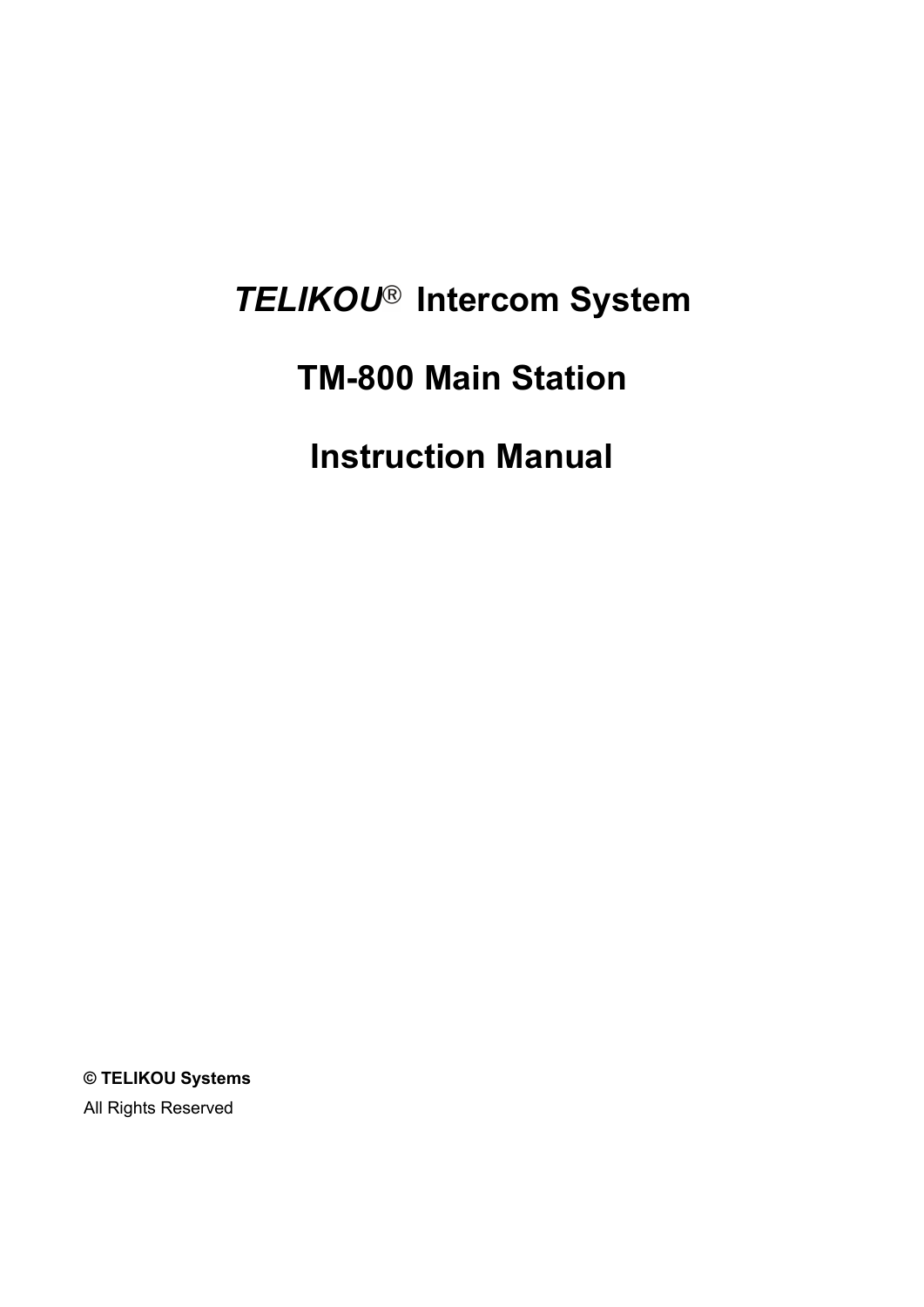## **I. Introduction**

Thank you for choosing TELIKOU intercom product. TM-800 main station issuitable for television station, communication center, UB truck, live performance and any other environment which requires communication. We recommend you read through this manual to better understand the functions of TM-800。

This system adopts wired connection, and has following features, free of external emission interference, stable and reliable performance, flexible configuration, full-duplex communication, clear and loud communication sound, easy operation, and strong noise resistance.

## **II. Characteristics**

- **•** Remote Microphone kill function (RMK).
- IFB function
- **•** Announcement output
- Controllable background input
- Automatic circuit short protection and indication.
- Special Feedback control circuit

## **III. Basic operations**



## **Front Panel**

## **1. Panel Microphone Connector**

Ø6.35mm microphone jack can be used as unbalanced dynamic or electret microphone. Pin definition:



- S --- Shield
- R --- Common
- T --- Microphone Hot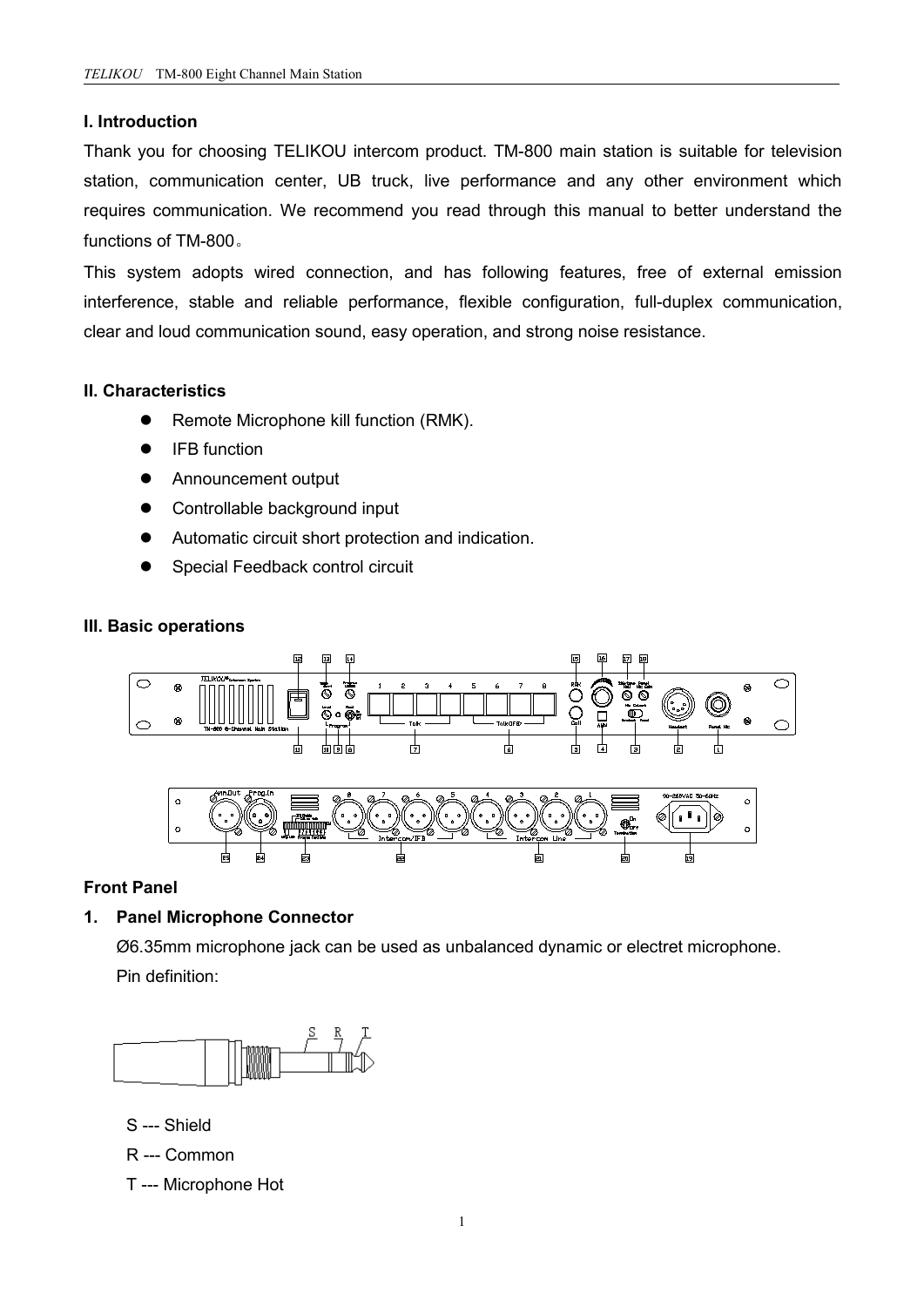## **2. Headset connector**

4-pin XLR Male or 5-pin XLR Female Earphone: Dynamic 8-300 ohm Microphone: Dynamic 200 ohm The wiring of headset is as follow: Pin 1 --- Mic. common Pin 2 --- Mic. hot Pin 3 --- Earphone - Pin 4 --- Earphone + Pin 5 --- NULL

#### **3. Mic Select Switch**

Set the Mic select switch to select whether the panel microphone or the headset microphone is active.

#### **4. Announcement Button (ANN) and Indication LED**

When this button is pressed on, microphone signal is sent to ANN. Out connector at rear panel. The button also lights.

## **5. Call Button**

Press call button will sent a call signal to all the activated channels. The channel button lights RED.

## **6. TALK / IFB Button for Channel 5-8**

These buttons are involved with DIP-switch which is at rear panel.

A) When DIP10 is OFF

The function of channel 5-8 is same as channel 1-4. When any channel TALK button is pressed, the button lights green color.

B) When DIP10 is ON

IFB function is activated. Channels 5-8 become four IFB channels. Any channel TALK button of 5-8 is pressed ON, the channel 1-4 are turned off automatically, also background input. Only microphone signal is sent to the channel.

The working mode for TALK / IFB Button:

**PTT:** Hold the button, the channel is connected, release the button, the channel is cut off; **LATCH:** Quick single press the button in 200ms, the channel is latched on. Press button again, the channel is cut off.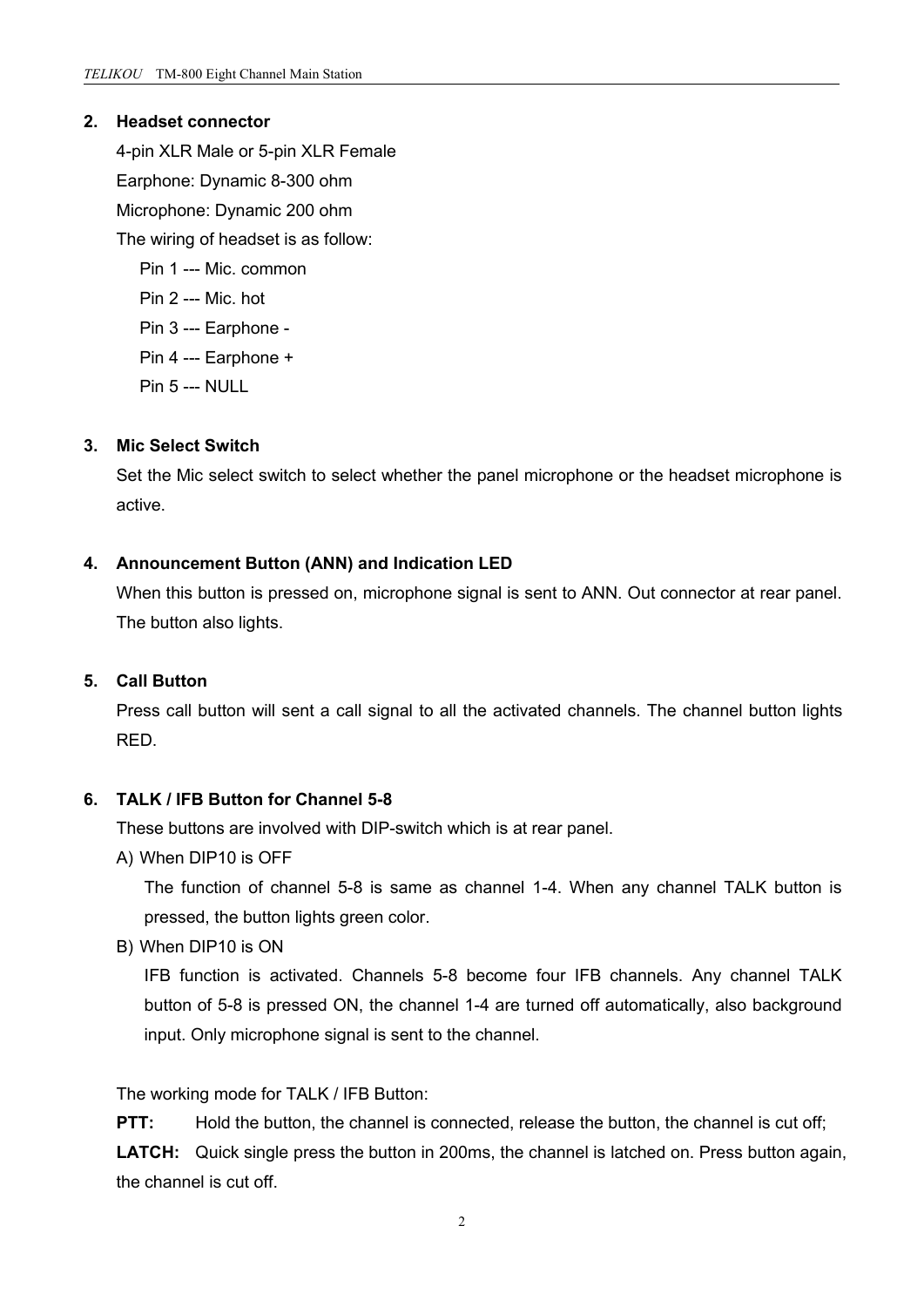## **7. TALK Button for Channel 1-4**

Press channel TALK button, the microphone signal is sent to corresponding channel. The button lights GREEN.

The working mode for TALK Button:

**PTT:** Hold the button, the channel is connected, release the button, the channel is cut off;

**LATCH:** Quick single press the button in 200ms, the channel is latched on. Press button again, the channel is cut off.

## **8. Program Feed**

Turn on the switch will sent external input signal to intercom channel.

- ON: Activated channel always receives external program signal.
- OFF: Cut off external program signal into the system.
- INT: Only received when all channel are turned off.

IF any channel button is turned On, the program input will be interrupted.

## **9. Program Feed LED**

This LED lights when Program Feed function works.

#### **10. Program Level Control**

Adjust program audio level which sent into channels.

#### **11. Power**

Power switch

## **12. Power LED**

Red LED constantly lights when power supply working properly. If any circuit short problem occurs, it keeps flashing until the problem has been solved.

## **13. Tone Alert Level Control**

When TM-800 receives external call signal, the internal buzzer will sent a hum to panel speaker and earphone. This knob adjusts the hum level.

## **14. Program Listen Level Control**

This knob is used to adjust the volume level of background program level which heard from earphone and speaker.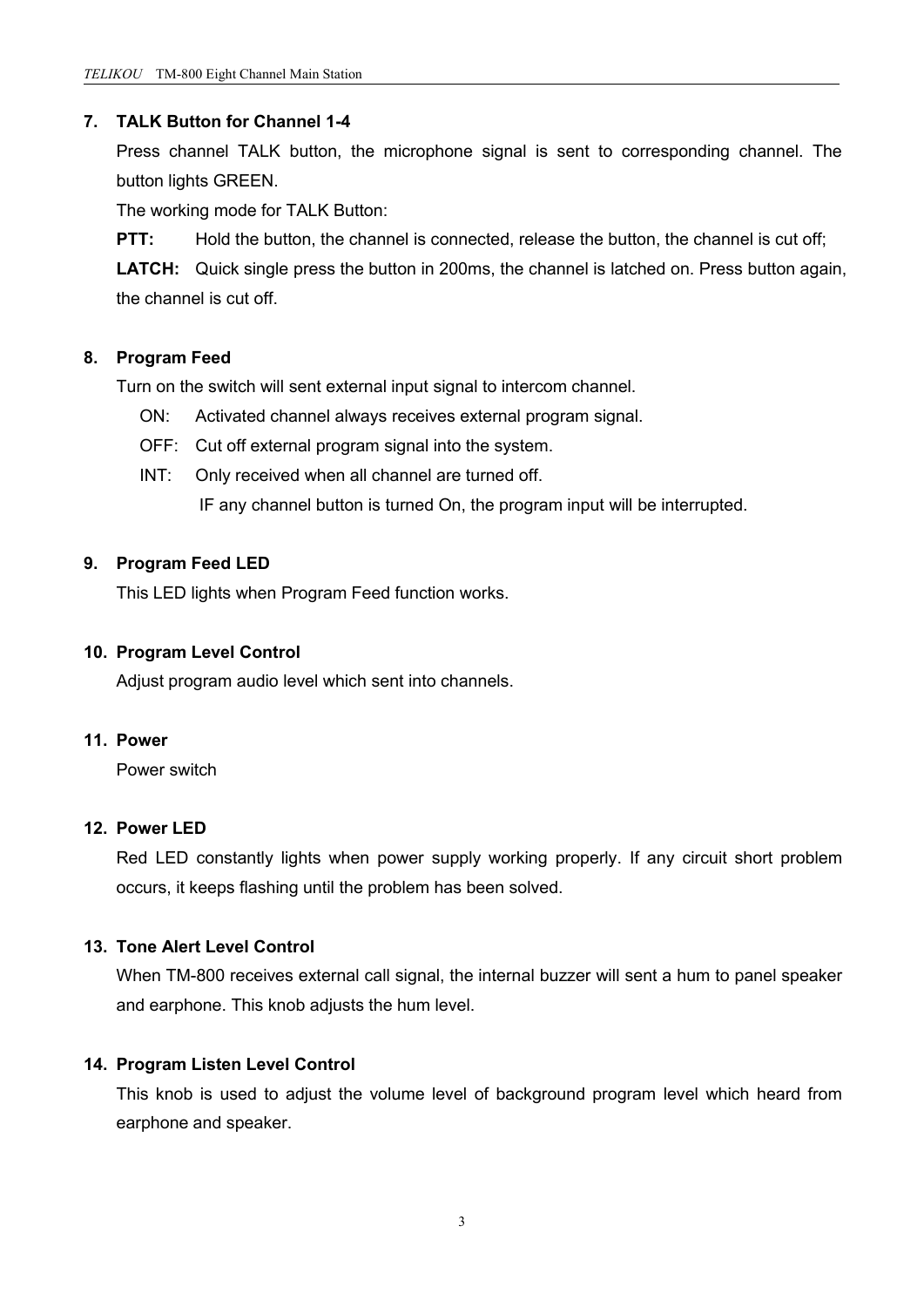#### **15. Remote Mic Kill Switch (RMK)**

Microphone on belt pack may forget to be turned off by operators. Noise will disturb the whole intercom system.

The Remote Microphone Kill (RMK) switch will turn off the microphone of every beltpack remotely. If the Talk Functions of a large number of belt packs have inadvertently been left activated, incidental noise and talking can make it difficult or impossible to communicate on the intercom system. The Remote Microphone Kill switch can be pressed to quiet the line in this situation.

## **16. Listen Level Control**

This control is used to adjust the audio level which heard in headset and panel speaker.

#### **17. Sidetone zero-adjusting**

The TM-800 uses full-duplex audio in which the talk and listen audio are sent and received on the same line. Thus, when you talk on a channel, you will also here your own voice back in the speaker or earphone. This is called sidetone. Sidetone could cause unwanted feedback, since the microphone may pick up your returned voice audio and re-amplify it. In either of these cases, you should minimize the amount of sidetone.

Typically, different sidetone null settings are needed depending upon whether you are using the gooseneck panel microphone along with the speaker or not. Use one the following procedures to correctly set the sidetone level controls.

## *A) Sidetone Adjustment Procedure for Gooseneck Microphone with Speaker turned on:*

1 Turn on the Mic switch. Set Mic select switch to panel.

2 Turn the level control to a comfortable level.

3 Speak into the microphone while turning the sidetone null control slowly back and forth. There should be a point where your voice (and any accompanying acoustic feedback) is the lowest. This is the null point.

## *B) Sidetone Adjustment Procedure for Headset:*

1 Turn on the Mic switch. Set Mic select switch to headset.

2 Turn the level control to a comfortable level by having someone talk to you from another station.

3 Speak into the microphone while turning the sidetone null control slowly back and forth. There should be a point where your voice (and any accompanying acoustic feedback) is the lowest. This is the null point.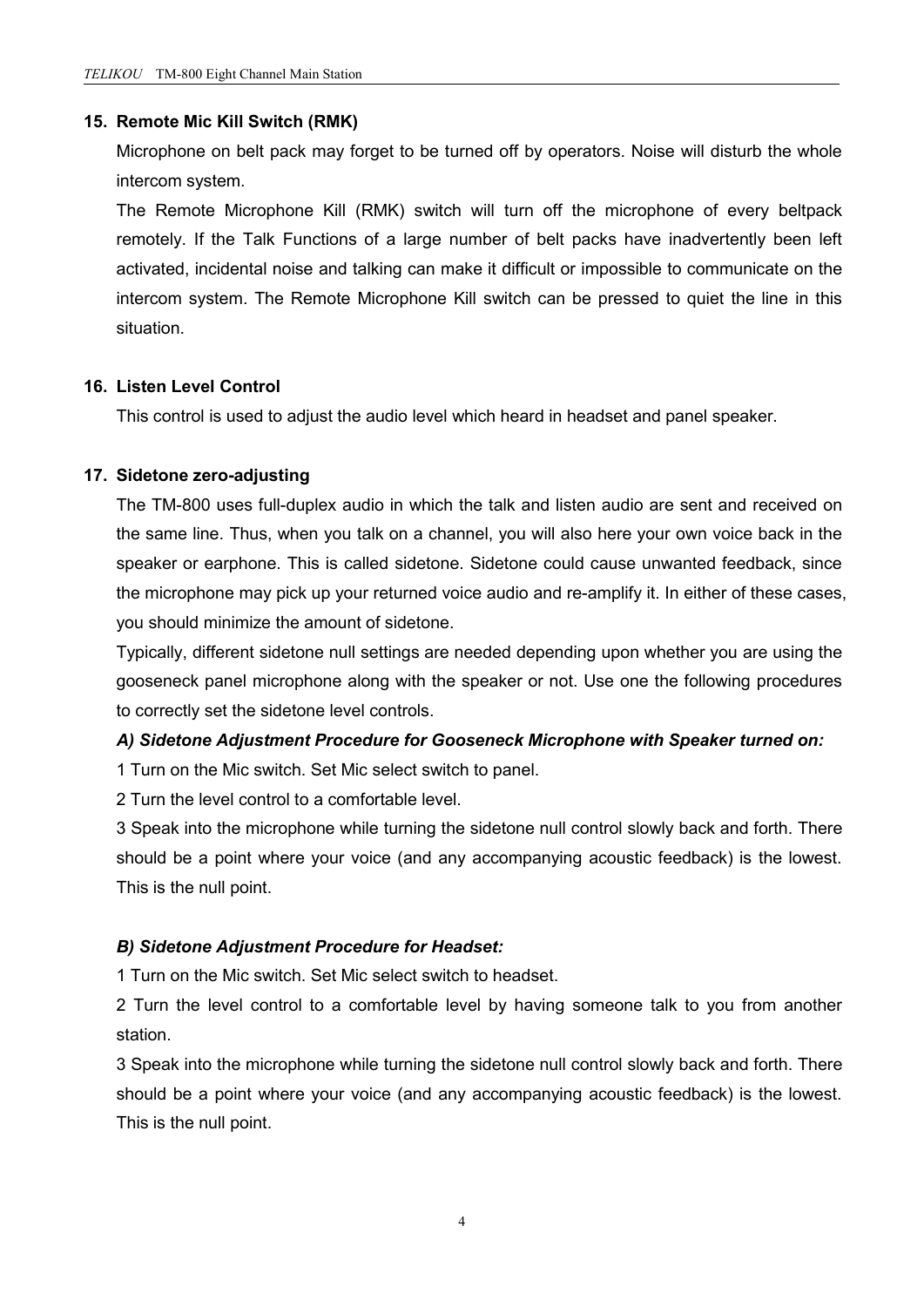## *C) System Sidetone Adjustment*

1 Turn off all the microphones on sub-stations and belt packs.

2 Followed by A) and B), adjust sidetone on TM-800 main station.

3 Turn on the microphone on sub-station and belt packs one by one, and then adjust the Sidetone to satisfied level.

The different cable length effects the result.

Please reference the following table, to have proper DIP 11 and DIP 12 setting.

| Cable Length       | <100m | 100-200m | 200-400m | >400m |
|--------------------|-------|----------|----------|-------|
| DD11               | OFF   | ON       | OFF<br>້ | ΟN    |
| DD12<br>َ ب<br>. . | OFF   | OFF      | ON       | ΟN    |

## **Note:**

**We suggest do not use panel gooseneck microphone and panel speaker to adjust sidetone.**

## **18. Panel Mic Gain**

It is used to adjust panel microphone gain to achieve proper microphone output level. It does not affect headset microphone's sensitivity.

The gain has pre-set as electret microphone as default. If panel microphone is changed, please re-adjust panel Mic. gain.

## **19. AC Power Connection and Power Switch**

Input 90V-260V, 50-60Hz AC, and the power consumption isless than 45VA.

## **20. Termination switch**

When this switch is turned to ON position, one 300ohm termination resistor will be connected to intercom line. If the intercom system is not terminated, the level of intercom line will be too high, and the system stability will be influenced. However, only one termination point is allowed within same intercom line. If multiple termination points are used incorrectly, the driving load will be aggravated, and the level of intercom line will be too low.

This switch is set to ON position by factory default. Before using, you should set it to ON or OFF position according to the actual connection of intercom line.

## **21. Channel 1-4 Intercom Line connector**

3-pin XLR male socket, The pin-out of the intercom connectors is as follows:

Pin 1 --- Common (Shield)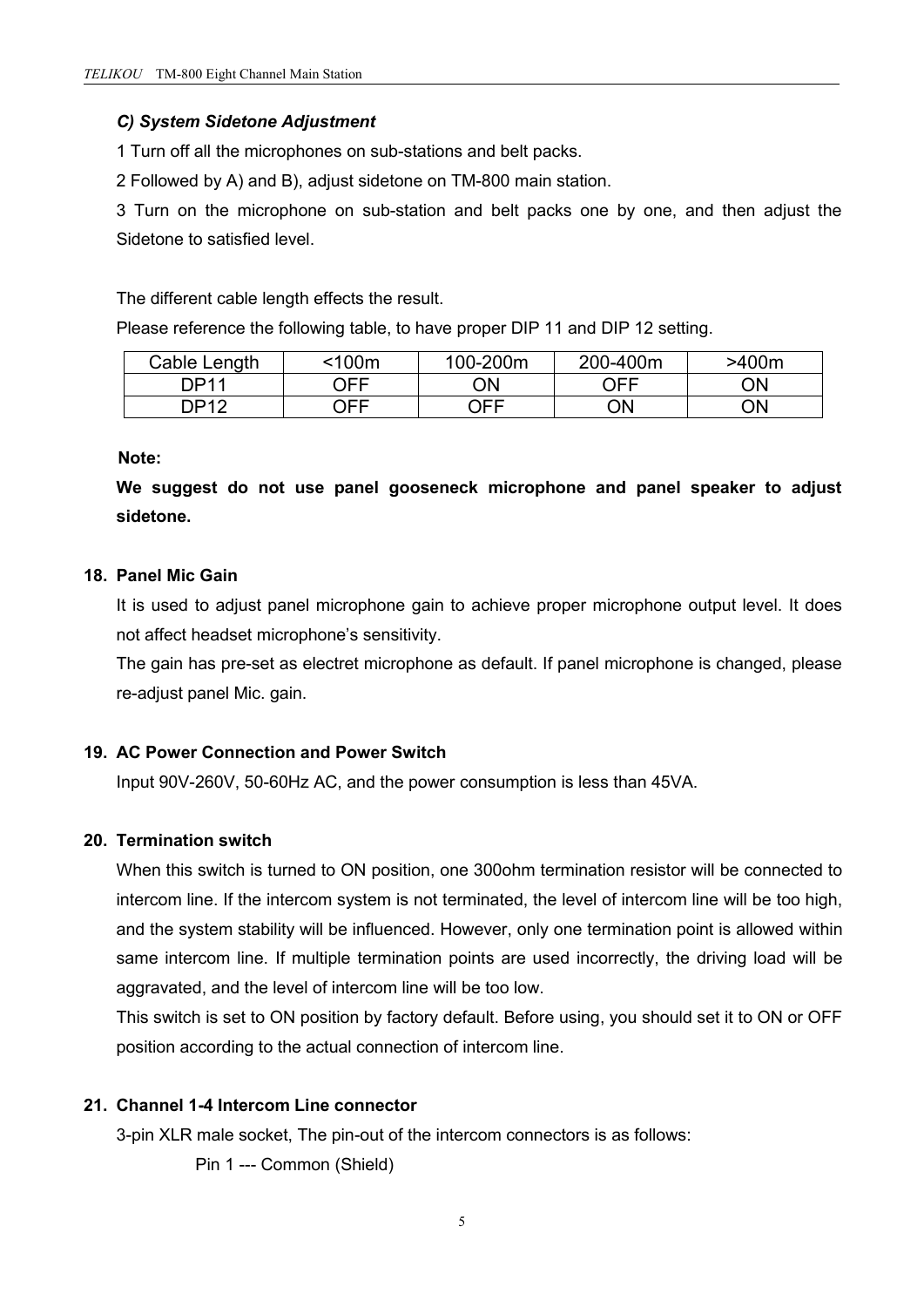Pin 2 --- Power (+24 VDC) Pin 3 --- Audio

#### **22. Channel 5-8 Intercom Line connector and IFB Output**

3-pin XLR male socket, The pin-out of the intercom connectors is as follows:

Pin 1 --- Common (Shield) Pin 2 --- Power (+24 VDC) Pin 3 --- Audio

#### **23. Function DIP Setting**

12 digits dipper has following settings:

DIP1 - DIP8 (Program Feed into):

- On: Enable background program signal sent to Intercom channel
- Off: Disable background program signal sent to Intercom channel

DIP9 (Call on Talk)

- On: Enable auto call function. When Talk switch is turned on, it automatic sent a call signal to Intercom channel
- Off: Disable auto call function.
- DIP10 (IFB Enable):
	- On: Enable IFB function. Channel 5-8 become IFB channel. If talk button of any IFB channel is turned on, channel 1-4 will be turned off automatic. Microphone signal is only sent to the IFB channel which is turned on.
	- Off: Disable IFB function.
- DIP11 (Long line1)
	- On: Sidetone compensate for long distance intercom line cable
	- Off: disable compensate
- DIP12 (Long line2)
	- On: Sidetone compensate for long distance intercom line cable
	- Off: disable compensate

| Jable'<br>Lenath | $\Omega$ 100m | 100-200m | -400m<br>$200 -$ | >400m |
|------------------|---------------|----------|------------------|-------|
| <b>DP11</b>      | OFF           | ΟN       | <b>OFF</b>       | ΟN    |
| <b>DP12</b>      | ∩FF           | OFF      | ΟN               | ΟN    |

#### **24. Program Input**

External audio signal is sent into intercom line through Prog. In connector when Program Feed To Switch is turned on. The program level can be adjusted by the Program Level Control. When Mic Switch is activated, this program input is automatically cut off.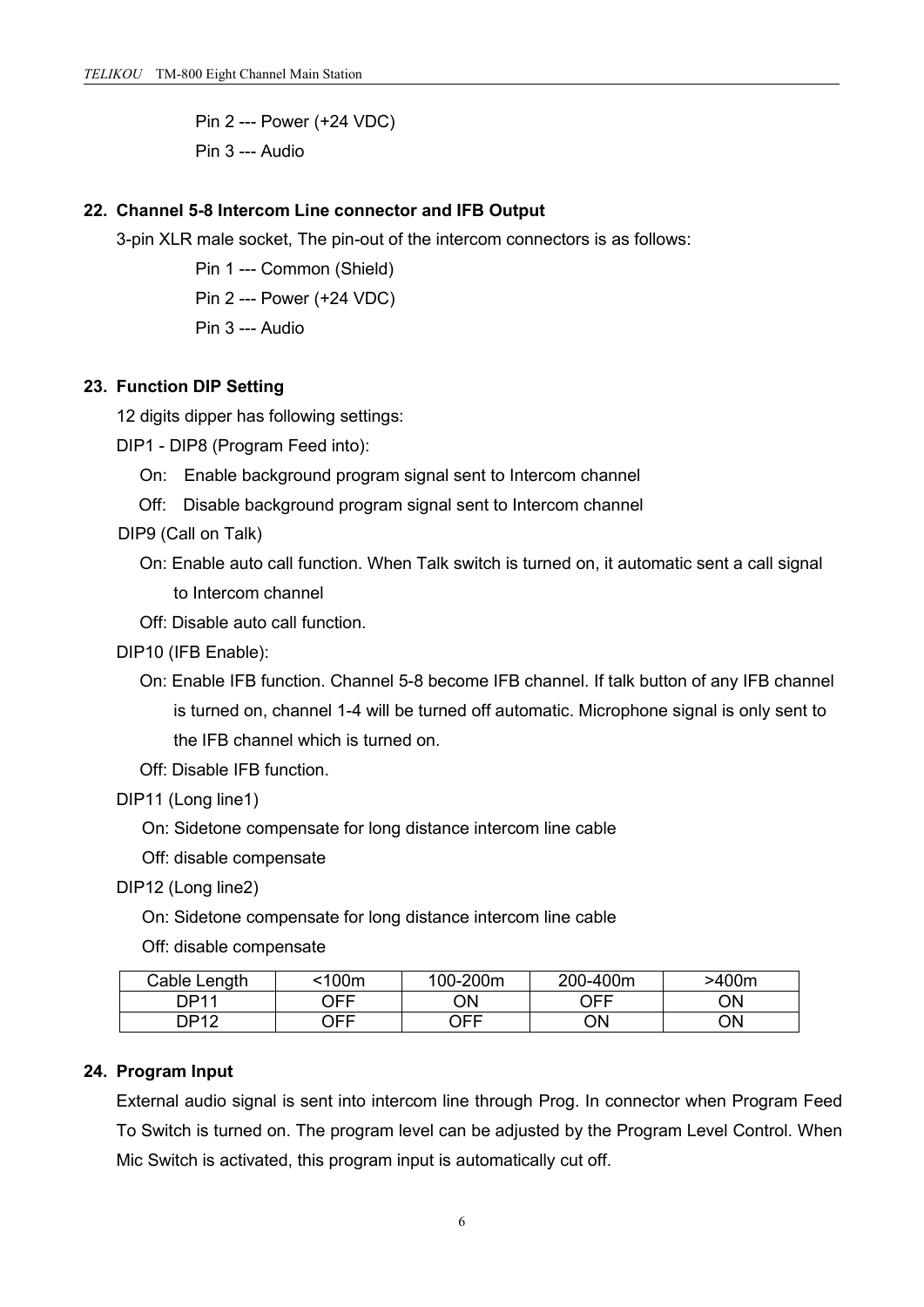XLR-3F balanced input. Differential input: 1Vp-p.

The pin-out of the Program Input connector is as follows:

Pin 1 --- Common (Shield) Pin 2 --- + Audio Pin 3 --- - Audio

## **30. Announce Out**

This connector is 3-pin XLR male. Differential output: 1Vp-p. The pin-out of Announce Out is as follows: Pin 1 --- Common (Shield) Pin 2 --- +Audio Pin 3 --- -Audio

## **IV. Installation and cable**

#### **1. Installation**

TM-800 main workstation adopts 19-inches 1U cabinet, and this workstation can be mounted on rack or placed on desktop.

#### **2. Intercom cable**

#### **A). Rules for cable selection**

TELIKOU intercom system adopts double-core shielded audio cable, one core is used for transmitting audio signal, another core is used for transmitting DC power or control signal, and the shielded layer is used as common line for audio and power supply. To decrease resistance of common line and crosstalk interference, the cable with larger cross section area should be used. When it is used in fixed way, the cross section area of single line should be at least 1.5mm², when it is used in mobile mode, the cross section area of single line should be at least 0.75mm². When the cable islonger, the cross section area of cable should be larger. If the cable has more than 2 cores, it is recommended to use the additional core as common line.

#### **B). Cable connection**

The standard TELIKOU intercom cable is connected with a pair of 3-pin XLR connectors. If longer cable is required, you can connect several cables together with head-end method.

The wiring of connector is as follows:

Pin 1 --- Common (Shield)

Pin 2 --- Power or Control Signal

Pin 3 --- Audio Signal

**Notice:** the pin-1 GND connection for each XLR connector must be insulated from cabinet, and

7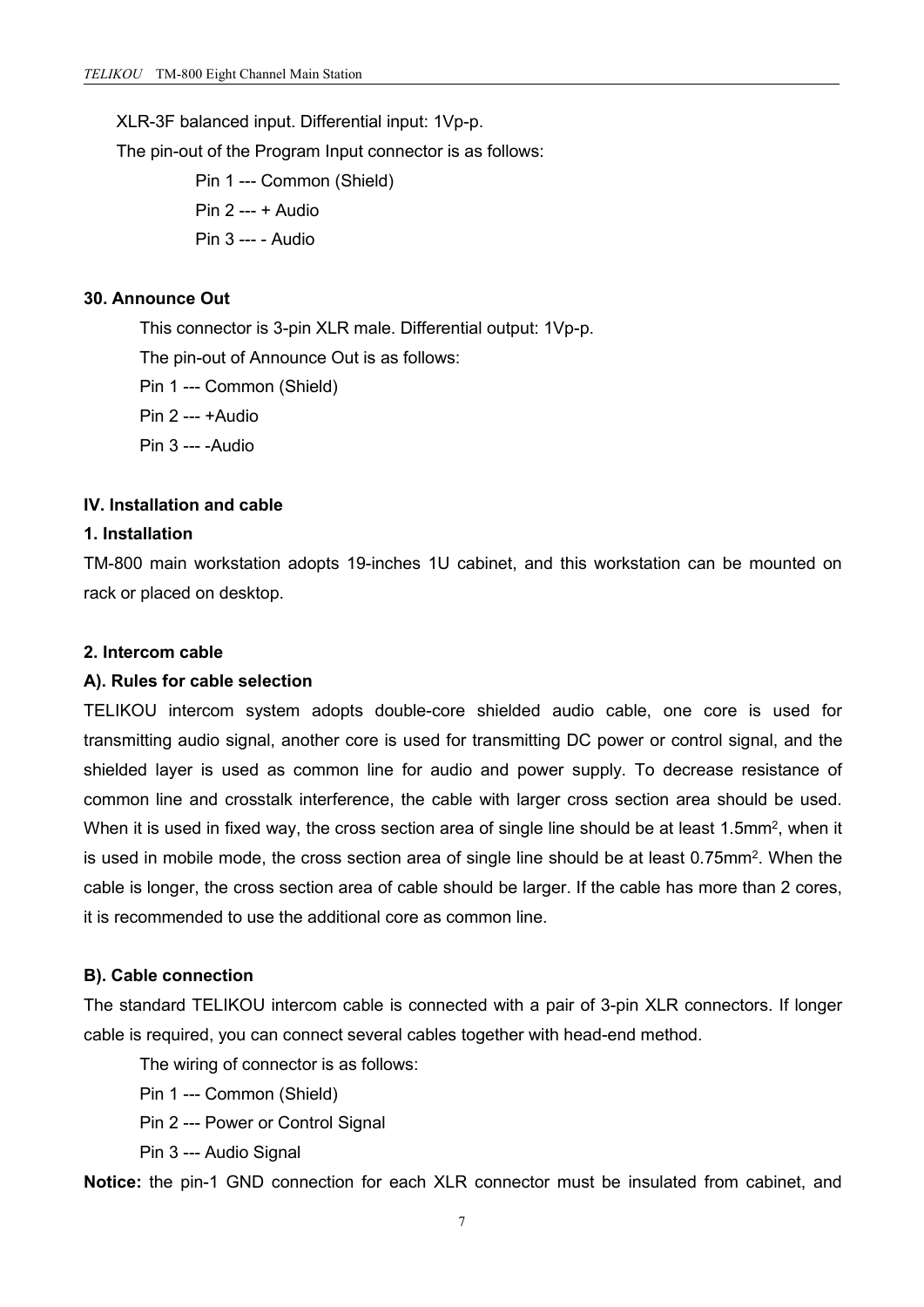cannot be connected to shell of XLR connector.

#### **V Troubleshooting**

#### **Problem: Power LED wink**

Cause 1: Direct short on the intercom channel Solution 1: Remove all the intercom cables from TM-800. Check each channel one by one, until find the short channel.

Cause 2: Overload

Solution 2: Decrease the amount of remote stations.

#### **Problem: System feedback (Acoustical)**

Cause 1: Listen level control at this station or a remote station is set too high Solution 1: Reduce the volume

Cause 2: Sidetone null control at this station or a remote station is not adjusted correctly Solution 2: Adjust sidetone again.

Cause 3: Channel un-terminated. Solution 3: Set the TM-800 termination switch to the ON position.

Cause 3: A headset cord is too long or jointing quality. Solution 3: Check headset cord

## **Problem: Excessive crosstalk**

Cause 1: High DC resistance in ground return. Solution 1: Use heavier cable; add additional conductor(s) to ground return. Cause 2: Headset cables are not wired properly or shielded properly. Solution 2: Correct wiring. Use headsets with properly shielded wiring.

#### **Problem: Low Listen Level**

Cause 1: Some microphone on belt pack or stations are no turned off after talking. The noise goes into the system through these microphone. Solution 1: Press RMK to shut off all the microphone in the system.

## **Problem: Hum or buzz in system**

Cause 1: Inductive pickup caused by close proximity of this main station or connected remote